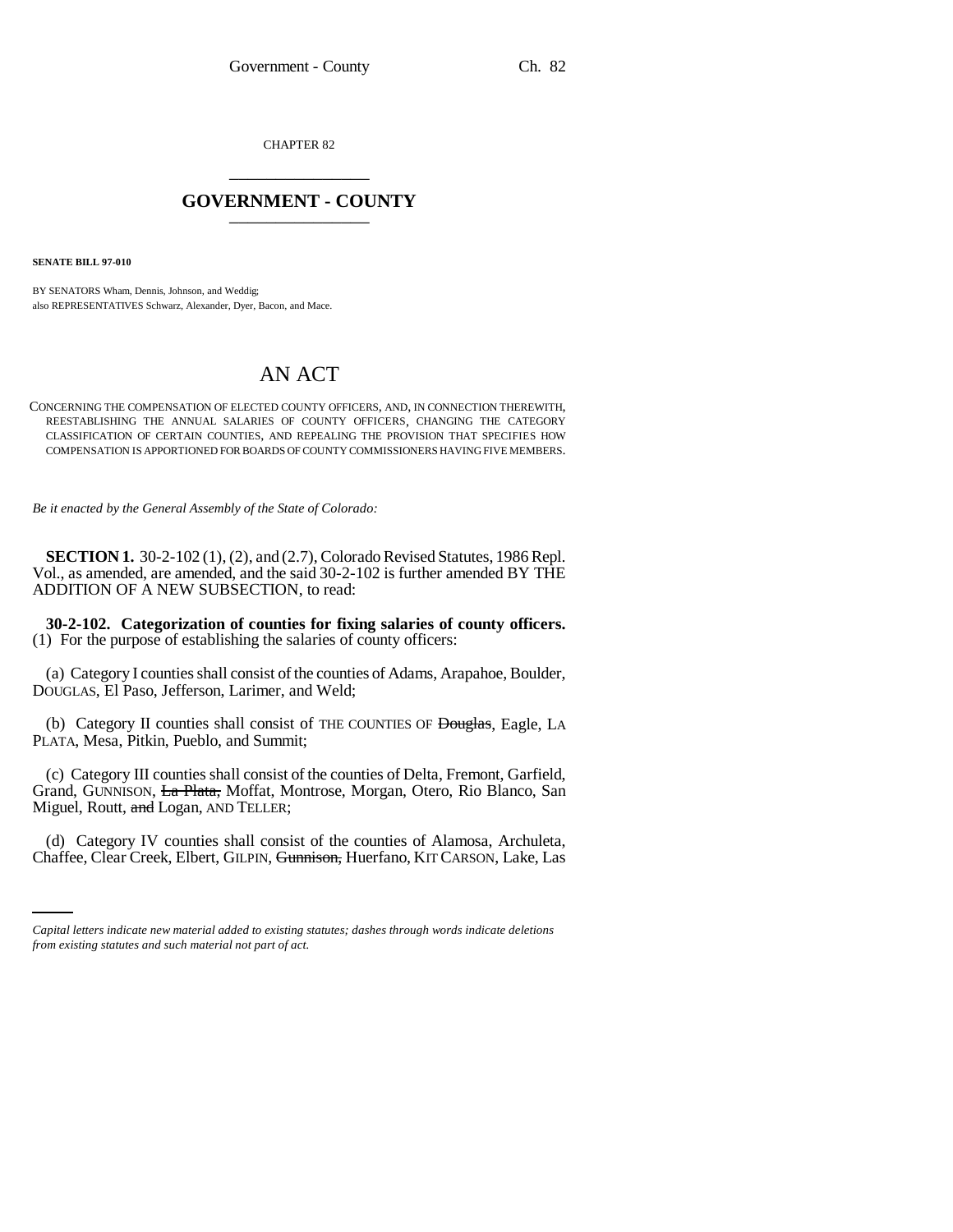Animas, Montezuma, OURAY, Park, Prowers, Rio Grande, <del>Teller,</del> and Yuma;

(e) Category V counties shall consist of the counties of Baca, Bent, Cheyenne, Conejos, Costilla, Crowley, Custer, Dolores, Gilpin, Hinsdale, Jackson, Kiowa, Kit Carson, Lincoln, Mineral, Ouray, Phillips, Saguache, San Juan, Sedgwick, and Washington.

(2) ON AND AFTER JANUARY 1, 1999, the annual salaries of county officers WHOSE TERM OF OFFICE BEGINS ON OR AFTER SUCH DATE shall be as follows:

|                    | County<br><b>Commissioners</b> | County<br>Sheriffs | County<br>Treasurers,<br>Assessors, and<br><b>Clerks</b> |
|--------------------|--------------------------------|--------------------|----------------------------------------------------------|
| (a) Category I     | 50,000                         | 56,400             | 50,000                                                   |
|                    | 56.601                         | 71,293             | 63.203                                                   |
| (b) Category $\Pi$ | 41,000                         | 45,700             | 41,000                                                   |
|                    | 46,413                         | 57,768             | 51,827                                                   |
| $(c)$ Category III | <del>33,000</del>              | 42,000             | <del>33,000</del>                                        |
|                    | 37.357                         | 53.091             | 41,714                                                   |
| (d) Category IV    | 23,800                         | 37,800             | 28,000                                                   |
|                    | 26,942                         | 47,782             | 35,394                                                   |
| (e) Category V     | 18,000                         | <del>28,800</del>  | <del>25,800</del>                                        |
|                    | 20,376                         | 36,405             | 32,613                                                   |

(2.7) Notwithstanding the provisions of subsection (2) of this section, effective July 1, 1992, if a category II county has five persons serving on its board of county commissioners, the annual salaries of county officers in such category II county shall be as follows:

(a) County commissioners shall receive twenty-four thousand six hundred dollars;

(b) County sheriffs shall receive forty-five thousand seven hundred dollars; and

(c) County treasurers, assessors, and clerks shall receive forty-one thousand dollars.

(2.8) THE GENERAL ASSEMBLY HEREBY FINDS AND DECLARES THAT:

(a) THE RATE OF COMPENSATION OF ELECTED COUNTY OFFICERS SHALL BE PROVIDED IN ACCORDANCE WITH THE PROVISIONS SET FORTH IN SECTION 15 OF ARTICLE XIV OF THE STATE CONSTITUTION;

(b) THE SALARIES OF COUNTY COMMISSIONERS, COUNTY SHERIFFS, AND